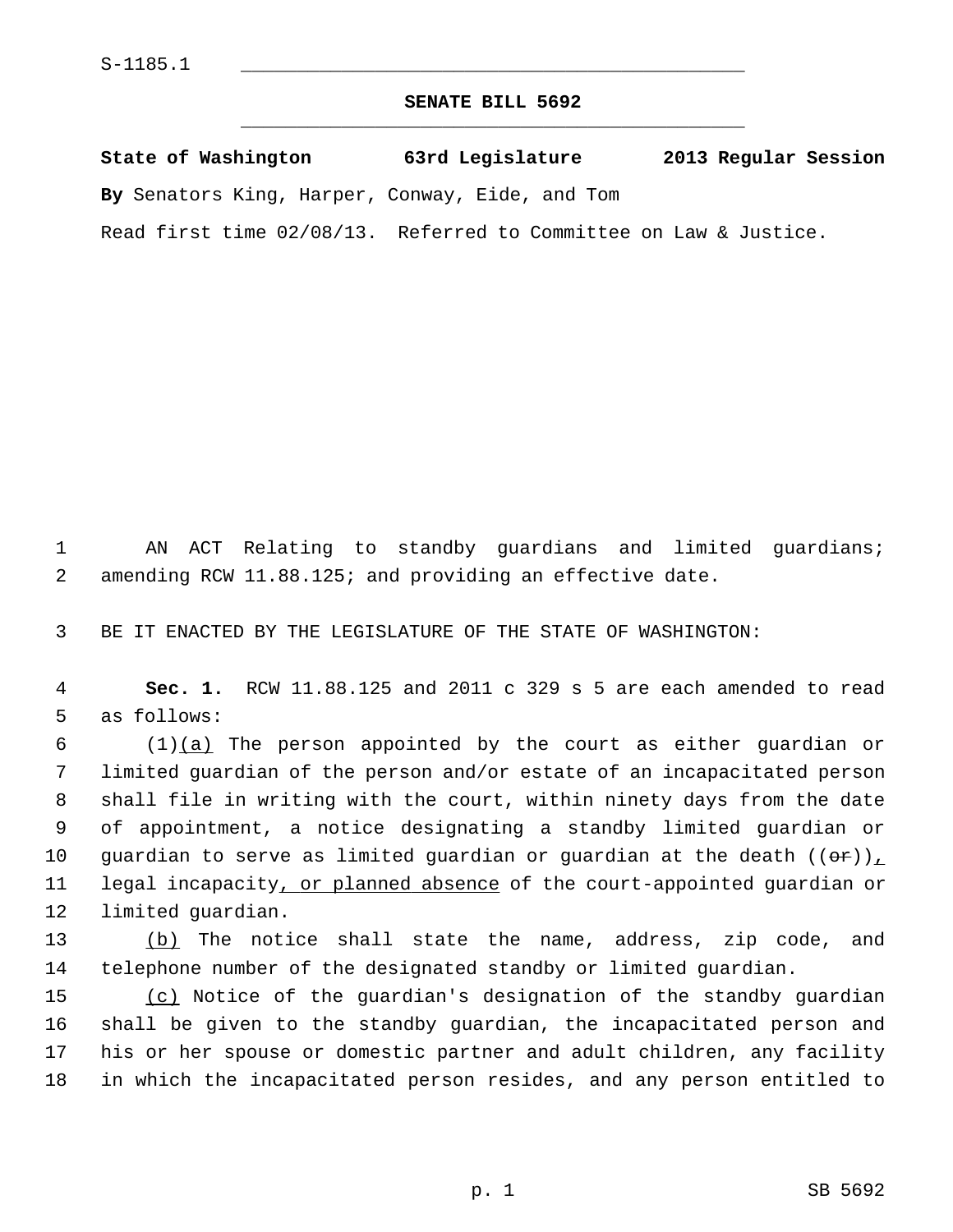1 special notice under RCW 11.92.150 or any person entitled to receive 2 pleadings pursuant to RCW  $11.88.095(2)(j)$ .  $((Such)$ )

 (2)(a) If the regularly appointed guardian or limited guardian dies, becomes incapacitated, is out of state, or is otherwise unavailable to fulfill his or her duties, then the standby guardian or 6 limited guardian shall have all the powers, duties, and obligations of 7 the regularly appointed guardian or limited guardian ((and in addition  $sha11$ ,  $)$ ).

 9 (b) The regularly appointed guardian or limited guardian may 10 delegate decision-making authority to the standby guardian or limited 11 guardian in advance of a planned absence.

12 (c) Within a period of thirty days from the death or adjudication 13 of incapacity of the regularly appointed guardian or limited guardian, 14 the standby guardian or limited guardian must file with the superior 15 court in the county in which the guardianship or limited guardianship 16 is then being administered, a petition for appointment of a substitute 17 guardian or limited guardian. Upon the court's appointment of a new, 18 substitute guardian or limited guardian, the standby guardian or 19 limited guardian shall make an accounting and report to be approved by 20 the court, and upon approval of the court, the standby guardian or 21 limited guardian shall be released from all duties and obligations 22 arising from or out of the guardianship or limited guardianship.

23 ( $(\frac{1}{2})$ ) (d) The standby quardian or limited quardian must receive 24 notice of all proceedings.

 (e) The regularly appointed guardian or limited guardian must report quarterly to the designated standby guardian or limited guardian, or when there is a substantial change in circumstances, to keep the standby guardian or limited guardian adequately informed about the needs of the incapacitated person. This report may be made by phone or other reasonable means.

 (f) If the standby guardian or limited guardian is required to act due to the death, incapacity, or absence of the regularly appointed guardian or limited guardian, then the standby guardian may apply to 34 the court to be paid for fees and costs.

35 (3) Letters of guardianship shall be issued to the standby guardian 36 or limited guardian upon filing an oath and posting a bond as required 37 by RCW 11.88.100 as now or hereafter amended. The oath may be filed 38 prior to the appointed guardian or limited guardian's death. Notice of